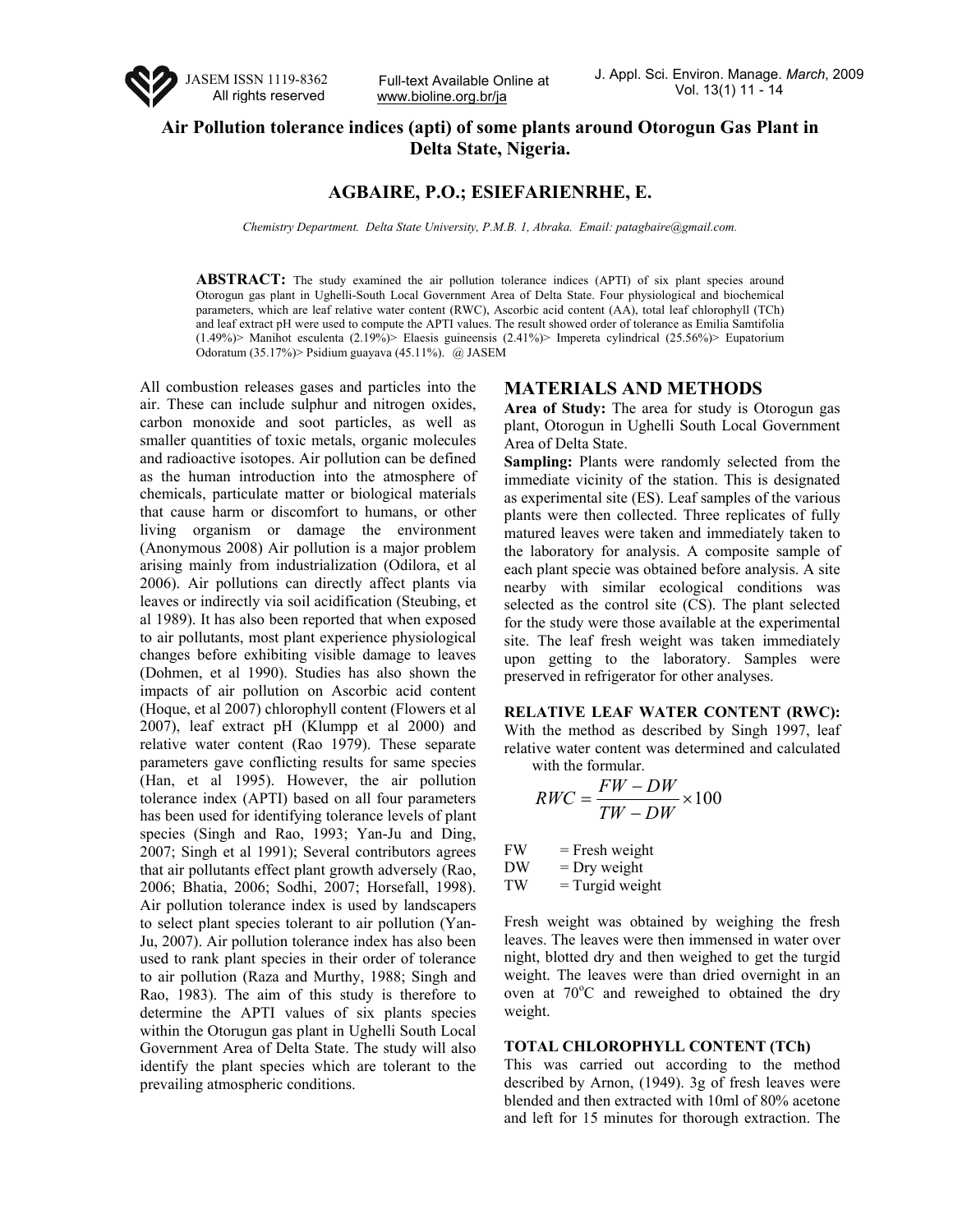liquid portion was decanted into another test-tube and centrifuged at 2,500rpm for 3 minutes. The supernatant was then collected and the absorbance taken at 645nm and 663nm using a spectophotometer. Calculations were done using the formula below.

Chlorophyll a =  $12-7_{\text{DX }643} - 2.69_{\text{DX }645}$  X vmg mg/g

1000w

Chlorophyll b =  $22-9_{px\,645} - 24.68_{px\,665}$  X vmg mg/g

### 1000w

 $TCh = Chlorophyll a + b mg/g$ 

 $D_x$  = Absorbance of the extract at the wavelength xnm.

 $V = Total volume of the chlorophyll solution (ml)$  $W = Weight of the tissue extracted (g)$ 

#### **LEAF EXTRACT pH**

5g of the fresh leaves was homogenized in 10ml deionised water. This was filtered and the pH of the leaf extract determined after calibrating pH meter with buffer solution of pH 4 and 9.

#### **ASCORBIC ACID (AA) CONTENT ANALYSIS**

Ascorbic acid content (expressed in mg/g) was measured using spectrophotemetric method (Bajaj and Kaur, 1981). 1g of the fresh foliage was put in a test-tube, 4ml oxalic acid – EDTA extracting solution was added; then 1ml of orthophosphoric acid and then 1ml 5% tetraoxosulphate (vi) acid added to this mixture, 2ml of ammonium molybdate was added and then 3ml of water. The solution was then allowed to stand for 15 minutes. After which the absorbance at 760nm was measured with a spectrophotometer. The concentration of ascorbic acid in the sample were then extrapolated from a standard ascorbic acid curve.

## **AIR POLLUTION TOLERANCE INDEX (APTI) DETERMINATION**

This was done following the method of Singh and Rao 1983. The formular of APTI is given as

 $APTI = A(T+P) + R$ 10

 $A - A$ scorbic acid content (mg/g)

 $T = Total chlorophyll mg/g$ 

 $P = pH$  of leaf extract

 $R$  = Relative water content of leaf  $\%$ 

## **RESULT AND DISCUSSION**

**TABLE 1:** Air Pollution Tolerance Index (APTI) of some plant species around Otorogun Gas Plant. Result of composite sample (mean)

| <b>Species</b> | <b>Sites</b> | TCh  | AA   | <b>RWC</b> | рH   | <b>APTI</b> | % increase<br>in APTI |
|----------------|--------------|------|------|------------|------|-------------|-----------------------|
| Manihot        | ES           | 6.48 | 0.15 | 82.14      | 5.89 | 8.41        |                       |
| Esculenta      | <b>CS</b>    | 3.90 | 0.14 | 81.07      | 4.69 | 8.23        | 2.19                  |
| Psidium        | ES           | 9.54 | 0.14 | 67.74      | 5.22 | 6.98        |                       |
| guayava        | <b>CS</b>    | 2.07 | 0.11 | 47.37      | 4.51 | 4.81        | 45.11                 |
| Eupatorium     | ES           | 6.30 | 0.09 | 77.38      | 5.37 | 7.84        |                       |
| Odoratum       | CS           | 3.01 | 0.09 | 57.26      | 4.93 | 5.80        | 35.17                 |
| Emilia         | ES           | 7.45 | 0.14 | 80.62      | 5.38 | 8.24        |                       |
| Santifolia     | <b>CS</b>    | 4.09 | 0.10 | 80.26      | 4.44 | 8.12        | 1.49                  |
| Impereta       | ES           | 6.75 | 0.10 | 76.19      | 5.40 | 8.35        |                       |
| cylindrical    | <b>CS</b>    | 2.03 | 0.80 | 65.91      | 4.61 | 6.65        | 25.56                 |
| Elaesis        | ES           | 9.16 | 0.15 | 69.92      | 5.30 | 7.21        |                       |
| guineensis     | <b>CS</b>    | 2.07 | 0.11 | 69.74      | 4.58 | 7.04        | 2.41                  |

The results are as shown on table 1. Sharma and Butler in 1973 reported that plants that are constantly exposed to environmental pollutants absorb, accumulate and integrate these pollutants into their systems. They further reported that depending on their sensitivity level, plants show visible changes which would include alteration in the biochemical processes or accumulation of certain metabolites. In this study, changes in parameters such as ascorbic acid, total chlorophyll, relative water content, pH of leaf extract were used in evaluating the degree of tolerance to air pollution by the plant species. Under experimental conditions, the ascorbic acid concentration is higher than those of the control site. Ascorbic acid is a strong reductant and it activates

\* Corresponding author: Agbaire, P.O.

many physiological and defence mechanism. It's reducing power is directly proportional to its concentration (Raza and Murthy, 1988). However it's reducing activity is pH dependent, being more at higher pH levels. Chlorophyll is an index of productivity of plant (Raza and Murthy, 1988). Whereas certain pollutants increase the total chlorophyll content (Allen et al, 1987), other decrease it. In the present study, it has been observed that plants from experimental site contain more chlorophyll compared with those from the control site. The relative water content in a plant body helps in maintaining it's physiological balance under stress conditions of air pollution (Dedio, 1975). This is responsible for the higher level of relative water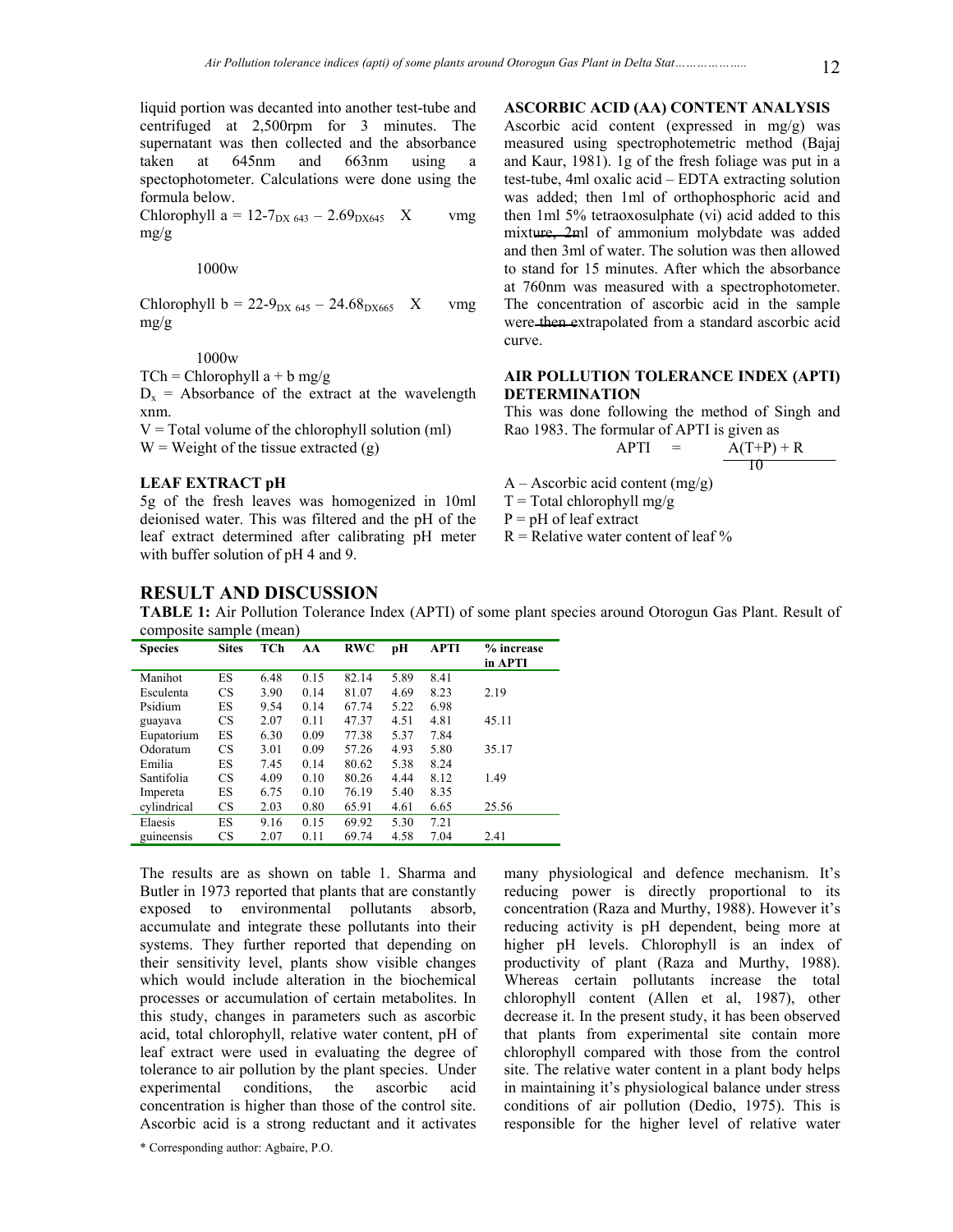content in the plants in the experimental site than the control site.

An overview of the entire result obtained from this study reveals that different plants respond differently to air pollution, hence the different indices it is observed that plants growing in apparently polluted environment have higher APTI than less from less polluted environment. From the result obtained, it has been observed that *Emilia Santifolia, Manihot esculenta* and *Elaesis guineensis* were the more tolerant species since they had the least percentage increase in APTI values.

In conclusion therefore, APTI determination are of importance because with increase industrialization, there is increasing danger of deforestation due to air pollution. The results of such studies are therefore handing for landscaping.

*Acknowledgement*: the authors are grateful to Dr. Meg Ogbo of Botany Department, Delta State University, Abraka for identification of plant species and also Mr. Aghogho Eruerejovwo, the laboratory technology of the chemistry department laboratory, Delta State University, Abraka who assisted in the laboratory procedures.

## **REFERENCES**

- Anonymous 2008; Air pollution. http.//en.wikipedia. org/wiki.Air-pollution. retrieved 4/3/08
- Arnon, D. I (1949); Copper Enxymes in Isolated Chloroplasts Polyphenol Oxidase in Beta Vulgaris. Plant Physiol. 24 (1) 1-15.
- Allen (Jnr), L.H; Boote, K.L. Jones, J.W; Valle, R.R; Acock, B; Roger, H.H; Dahlmau, R.C. (1987); Response of vegetation to rising carbon dioxide photosynthesis, biomass and seed yield of soybeans. Global Biogeochem Cycle 1; 1-44.
- Bajaj, K.L; Kaur G. (1981): Spectrophotometric Determination of L. Ascorbic Acid in Vegetables and Fruits. Analyst (106) 117-120.
- Bhatia, S.C. (2006): Environmental Chemistry CBS Publishers and Distributors.
- Dedio, W. (1975): Water Relations in wheat leaves as Screening Test for Drought Resistance. Can. J. Plant Sci. 55, 369-378.
- Dohmen, G.P; Loppers, A; Langebartels, C, (1990); Biochemical Response of Norway Spruce (*Picea Abies* (L) Karst) Toward 14-Month Exposure to Ozone and Acid mist, effect on amino acid, Glutathione and Polyamine Titers. Environmental pollution 64:375-383.
- Flowers, M.D; Fiscus, E.L; Burkey K.O. (2007); Photosynthesis, chlorophyll flourescene and yield of snap bean (Phaseolus Vulgaris L) genotypes differing in sensitivity to Ozone. Environmental and Experimental Botany 61:190- 198.
- Han, Y; Wang, Q.Y; Han, G.X. (1995); The analysis about SOD activities in leaves and plants and resistance classification of them. Journal of Liaoning University (Natural Science Edition) 22:71-74.
- Henry, G.J; Heinke, G.W. (2005); Environmental Science Engineering. Second Edition. Prentice-Hall of India Private Limited. New Delhi.
- Hoque, M.A; Banu, M.N.A Oluma E. (2007) Exogenous proline and glycinebetaine increase NaCl-induced Ascorbate-glythione cycle enzyme activities and praline improves salt tolerance more than glycinebetaine in tobacco bright yellow-2 suspension-cultural cells. Journal of plant physiology 164, 1457-1468.
- Horsefall, Jnr M. (1998): Principles of Environmental pollution with physical chemical and biological emphasis. Port Harcourt, Metropolis Ltd 62-124.
- Klumpp, G; Furlan, C.M; Domingos M. (2000) Response of stress indicators and growth parameters of Tibouchina Pulchra Cogn exposed to air and soil pollution near the industrial complex of Cubatao, Brazil. The science of the total environmental 246:79-91.
- Odilara, C.A; Egwaikhide, P.A; Esekheigbe A; Emua, S.A. (2006); Air pollution Tolerance Indices (APTI) of some plant species around llupeju Industrial Area, Lagos. Journal of Engineering Science and Applications 4 (2)97- 101.
- Raza S.H. and Murthy, M.S.R. (1988): Air Pollution Tolerance index of certain plants of Nacharam Industrial Area, Hyderabed, Indian J. Bot 11(1). 91-95.
- Rao, C.S. (2006): Environmental pollution Control Engineering. New Age international Publishers. Revised Second Edition.
- Singh S.K; Rao, D.N. (1983); Evaluation of the plants for their tolerance to air pollution Proc. Symp on Air Pollution control held at IIT, Delhi 218-224.

<sup>\*</sup> Corresponding author: Agbaire, P.O.